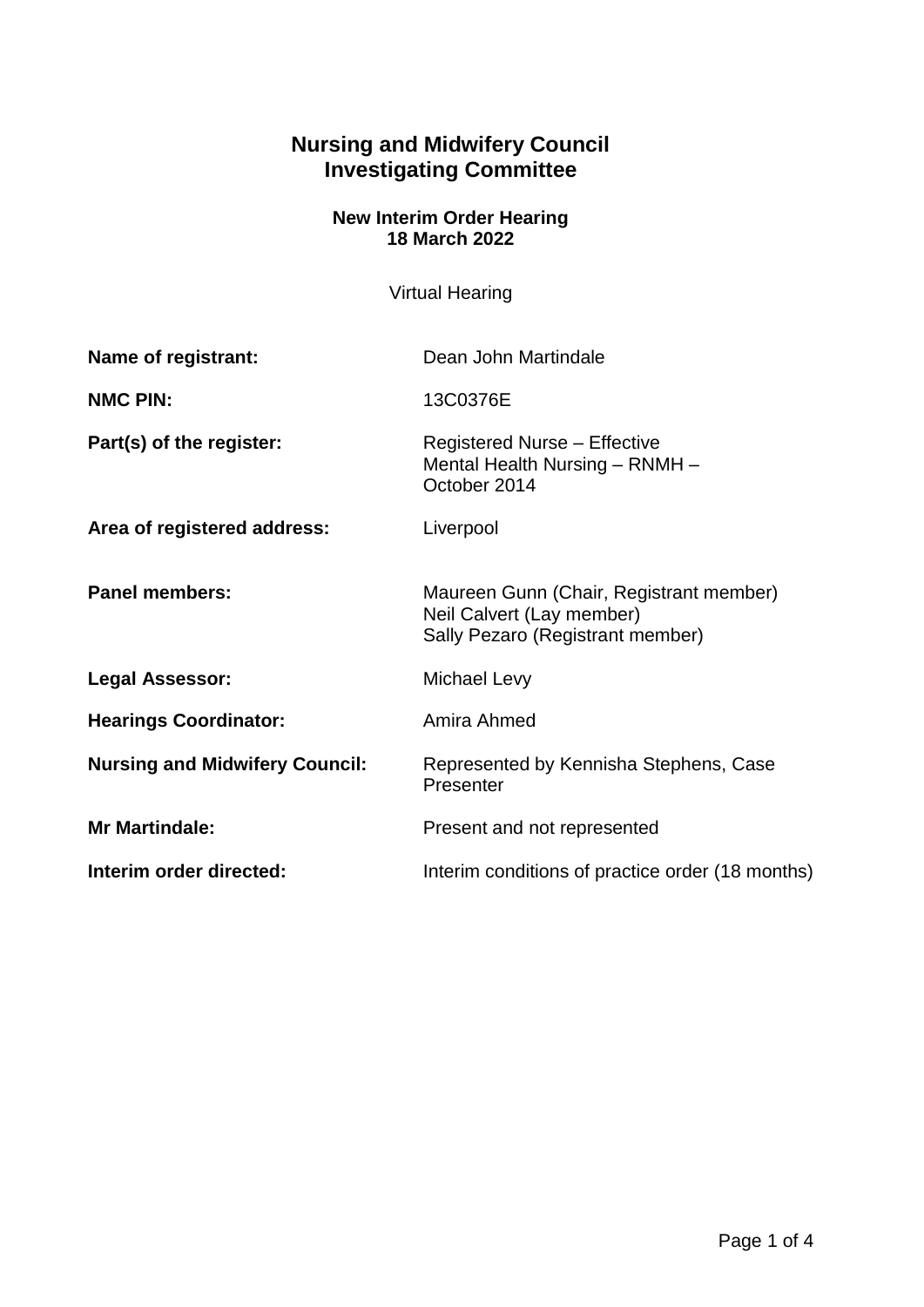For the purposes of these conditions, 'employment' and 'work' mean any paid or unpaid post in a nursing, midwifery or nursing associate role. Also, 'course of study' and 'course' mean any course of educational study connected to nursing, midwifery or nursing associates.

- 1. You must limit your nursing practice to one single substantive employer.
- 2. You must ensure that you are supervised any time you are managing or administering medication until assessed as competent to do so by another registered nurse. A copy of your competency assessment upon completion should be provided to your NMC case officer.
- 3. You must:
	- a) meet with your clinical line manager, mentor or supervisor fortnightly to reflect, review and discuss your nursing practice with particular regard to:
	- medication administration and management;
	- Record keeping.
	- b) Send your case officer a report from your clinical line manager, mentor or supervisor seven days before any review hearing. This report must reflect your progress on the areas identified.
- 4. You must keep us informed about anywhere you are working by:
	- a) Telling your case officer within seven days of accepting or leaving any employment.
	- b) Giving your case officer your employer's contact details.
- 5. You must keep us informed about anywhere you are studying by:
	- a) Telling your case officer within seven days of accepting any course of study.
	- b) Giving your case officer the name and contact details of the organisation offering that course of study.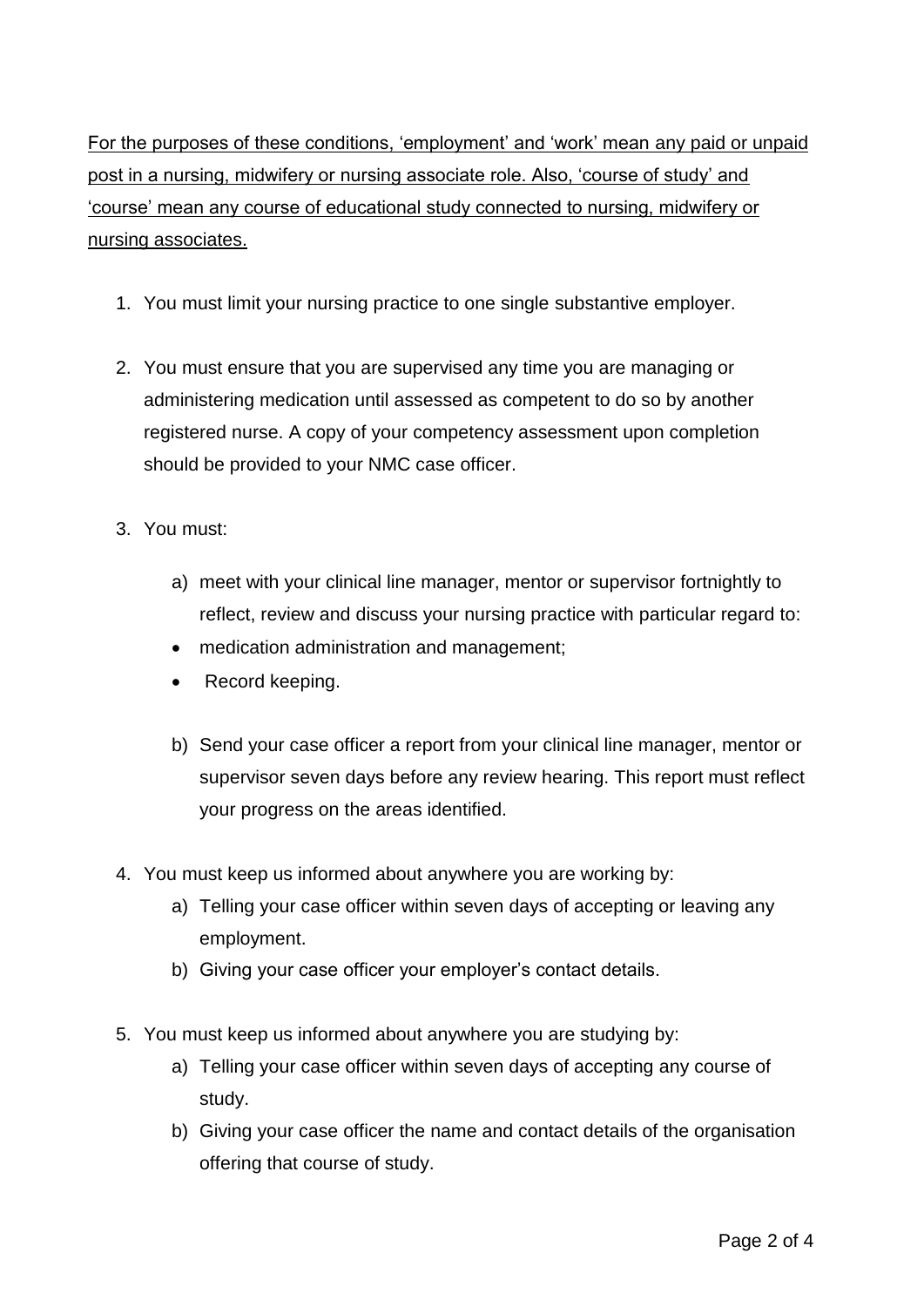- 6. You must immediately give a copy of these conditions to:
	- a) Any organisation or person you work for.
	- b) Any employers you apply to for work (at the time of application).
	- c) Any establishment you apply to (at the time of application), or with which you are already enrolled, for a course of study.
- 7. You must tell your case officer, within seven days of your becoming aware of:
	- a) Any clinical incident you are involved in.
	- b) Any investigation started against you.
	- c) Any disciplinary proceedings taken against you.
- 8. You must allow your case officer to share, as necessary, details about your performance, your compliance with and / or progress under these conditions with:
	- a) Any current or future employer.
	- b) Any educational establishment.
	- c) Any other person(s) involved in your retraining and/or supervision required by these conditions

Unless your case has already been concluded, this interim order must be reviewed before the end of the next six months and every six months thereafter. Additionally, you or the NMC may ask for the interim order to be reviewed if any new evidence becomes available that may be relevant to the interim order.

At any review the reviewing panel may revoke the interim order or any condition of it, it may confirm the interim order, or vary any condition of it, or it may replace the interim conditions of practice order with an interim suspension order.

The NMC Case Examiners are yet to decide whether there is a case to answer in relation to the allegations made against you. The NMC will write to you when the case is ready for the next stage of the fitness to practise process.

This will be confirmed to you in writing.